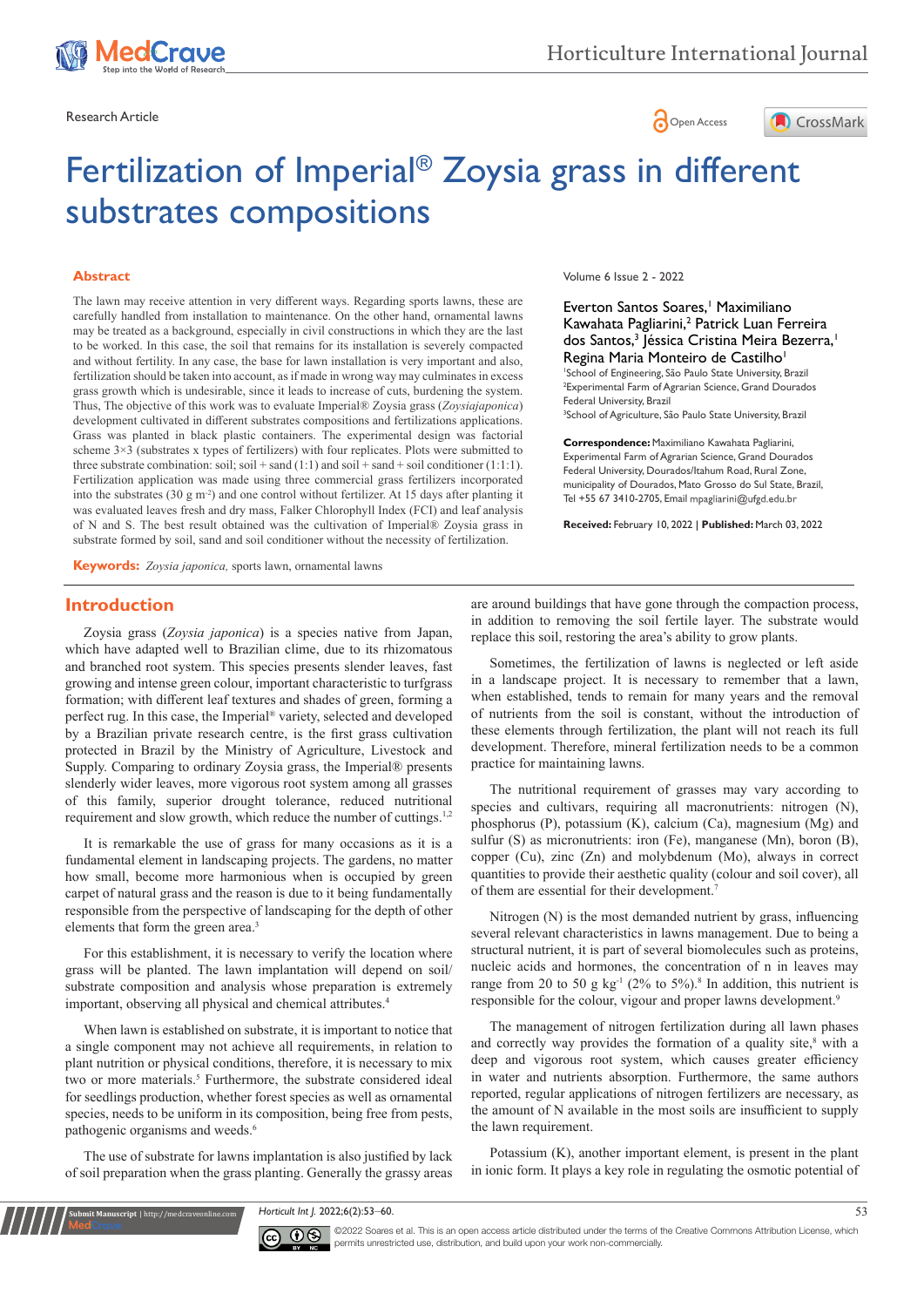plant cells, and also activates many enzymes involved in respiration and photosynthesis.<sup>10</sup>

This mineral has great participation in nutritional processes, controlling cells water retention, which controls and regulates the sap circulation speed and, consequently, of almost all nutrients,<sup>11</sup> which guarantees an excellent enzymatic activity.12 In addition, K acts on metabolic exchanges and transpiration by controlling the opening and closing of leaves stomata<sup>11</sup> and resistance of plant to pests and diseases incidence due to permeability of plasma membrane.<sup>13</sup>

Sulphur (S) is absorbed by plants in the form of anionic sulphate  $(SO<sub>4</sub><sup>2</sup>)$ , being found a large part in organic matter, and a small proportion in the atmosphere, in the form of sulphuric gas. When there is a deficiency of this secondary macronutrient, protein synthesis is inhibited because s is a participant in two essential amino acids (cystine and methionine), as a result of which plants have less chlorophyll content and less developed roots.14

The objective of this work was to evaluate Imperial® Zoysia grass (Zoysia japonica) development cultivated in different substrates compositions and fertilizations applications.

### **Material and methods**

The experiment was conducted in full sun and cemented area, in a region whose clime was classified by Köppen as Aw type,

characterized by tropical humid with rainy season in summer and dry in winter. The annual mean precipitation was 1,044.2 mm. The relative air humidity varied from 47.9% to 96.2% (annual minimum and maximum humidity, respectively) and annual temperature means was minimum of 19.4 °C and maximum of 32.9 °C.<sup>15</sup>

Imperial® Zoysia grass was implanted in black plastic containers  $(47.5 \times 17.5 \text{ cm} - \text{top}; 41.5 \times 11.3 \text{ cm} - \text{bottom}; 15.5 \text{ cm high}, 8.46 \text{ L}$ volume), using donated carpets from Itograss®, located in municipality of Pereira Barreto-SP.

The experimental design was factorial scheme  $3\times3$  (substrates x types of fertilizers) with four replicates. Plots were submitted to threesubstrate combination:  $S1 = soil$ ;  $S2 = soil + sand(1:1)$  and  $S3 = soil$  $+$  sand  $+$  soil conditioner (1:1:1).

The soil used for substrates composition is classified as Dystrophic Red Latosol, sandy loam-clay texture according to the Brazilian Soil Classification System,<sup>16</sup> thick sand with  $0.6$  to  $2.0$  mm particle size was purchased from building materials store and soil conditioner was composed of pine bark naturally decomposed with addition of ash, of a mash-like physical nature.

Chemical and physical analysis for substrates were performed according to specialized literature for each attribute. The results were shown in Table 1, 2.

Table I Chemical analysis of substrates according to specialized literature for each attribute [SI = soil; S2 = soil + sand (I:I) and S3 = soil + sand + soil conditioner (1:1:1)]

|                   | $P -$ resin           | <b>Organic Matter</b>          | рH          | К                                                                      | Mg    | $H + AI$                                                             | <b>SB</b> | <b>CEC</b> |  |
|-------------------|-----------------------|--------------------------------|-------------|------------------------------------------------------------------------|-------|----------------------------------------------------------------------|-----------|------------|--|
| <b>Substrates</b> | (mg dm <sup>3</sup> ) | (CaCl)<br>(g dm <sup>3</sup> ) |             |                                                                        |       | ------------------------(mmolc dm <sup>-3</sup> )------------------- |           |            |  |
| SI.               | 8.25                  | 9.25                           | 5.15        | 1.23                                                                   | 2.25  | 10.5                                                                 | 4.48      | 14.98      |  |
| S <sub>2</sub>    | 9.5                   | 8.25                           | 5.3         | 0.9                                                                    | 2     | 9                                                                    | 4.15      | 13.15      |  |
| S <sub>3</sub>    | 72.25                 | 24                             | 6.4         | 5.3                                                                    | 31.75 | 9                                                                    | 165.5     | 175.05     |  |
| <b>Substrates</b> | <b>S-SO4</b>          | v                              | m           | В                                                                      | Cu    | Fe                                                                   | Mn        | Zn         |  |
|                   | (mg dm <sup>3</sup> ) | $(\%)$                         | $(\%)$      | --------------------------(mg dm <sup>-3</sup> )---------------------- |       |                                                                      |           |            |  |
| <sup>SI</sup>     | 5.25                  | 30                             | $\mathbf 0$ | 0.04                                                                   | 0.43  | 9.75                                                                 | 3.95      | 0.65       |  |
| S <sub>2</sub>    | 5                     | 33.75                          | 0           | 0.05                                                                   | 0,30  | 22.25                                                                | 6.58      | 0.6        |  |
| S3                | 250.5                 | 95                             | 0           | 2.25                                                                   | 1.18  | 24.75                                                                | 1.93      | 3.45       |  |

Table 2 Physical analysis of substrates according to specialized literature for each attribute [S1 = soil; S2 = soil + sand (1:1) and S3 = soil + sand + soil conditioner (1:1:1)]

| <b>Substrates</b> | <b>Substrate Density</b> | <b>Microporosity</b>              | Macroporosity                       | <b>Total Porosity</b> |  |
|-------------------|--------------------------|-----------------------------------|-------------------------------------|-----------------------|--|
|                   | $(kg dm-3)$              | -------------------------         | ---%------------------------------- |                       |  |
| SΙ                | $\mathsf{L}$             | 24                                | 20.9                                | 44.8                  |  |
| S <sub>2</sub>    | 1.52                     | 15.2                              | 41.9                                | 57.1                  |  |
| S3                | 1.31                     | 18.4                              | 32.4                                | 50.8                  |  |
| <b>Substrates</b> |                          | <b>Granulometric Analysis (%)</b> |                                     |                       |  |
|                   |                          | Clay                              | Sand                                | <b>Silt</b>           |  |
| SI.               |                          | 6.2                               | 93.6                                | 0.2                   |  |
| S <sub>2</sub>    |                          | 3.6                               | 96.1                                | 0.3                   |  |
| S3                |                          | 5.9                               | 93.9                                | 0.2                   |  |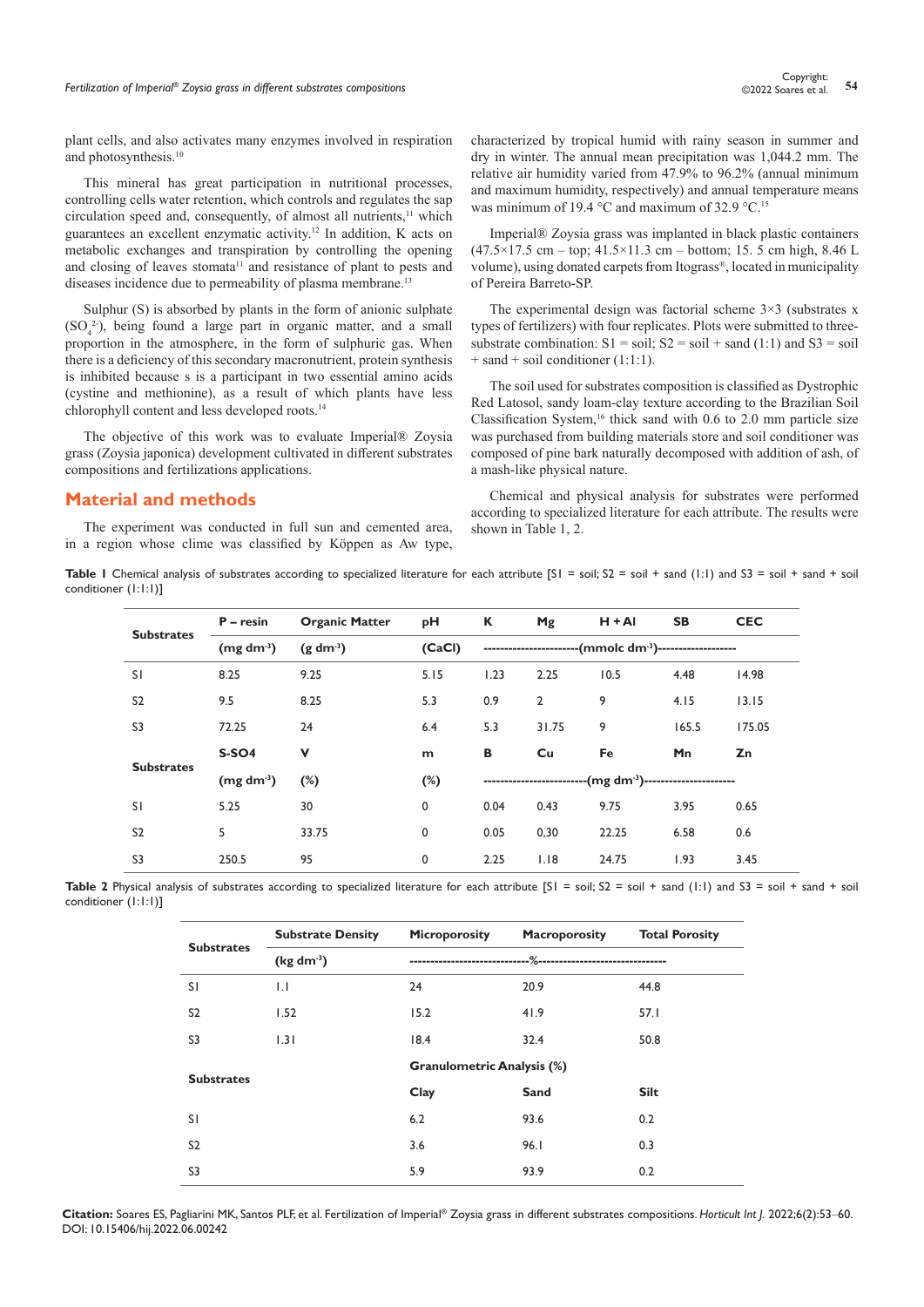Table Continued...

|                   | <b>Substrate Density</b>      | <b>Microporosity</b> | <b>Macroporosity</b> | <b>Total Porosity</b> |  |  |
|-------------------|-------------------------------|----------------------|----------------------|-----------------------|--|--|
| <b>Substrates</b> | $(\text{kg dm}^3)$            |                      |                      |                       |  |  |
| <b>Substrates</b> | Retained Water ( $cm3 cm-3$ ) |                      |                      |                       |  |  |
|                   | 0 hour                        | 24 hours             | 48 hours             | 72 hours              |  |  |
| <sup>SI</sup>     | 0.607                         | 0.533                | 0.523                | $0.5$                 |  |  |
| S <sub>2</sub>    | 0.413                         | 0.431                | 0.413                | 0.389                 |  |  |
| S3                | 0.461                         | 0.492                | 0.461                | 0.44                  |  |  |

In relations to treatments with fertilization application, it was used three commercial grass fertilizers (Maxgreen®) as described in Table 3 and one control without fertilizer.

**Table 3** Description of chemical composition of the fertilizers (Fertilization) used

| Fertilization N P K Mg S B Mo Mn Fe Cu Zn |  |  |                    |                                              |  |  |
|-------------------------------------------|--|--|--------------------|----------------------------------------------|--|--|
|                                           |  |  | g kg <sup>-1</sup> |                                              |  |  |
| -FI                                       |  |  |                    | 30 0 5 0.0 1.0 0.06 0.005 0.08 0.2 0.05 0.2  |  |  |
| F <sub>2</sub>                            |  |  |                    | 24 0 15 0.0 1.0 0.06 0.005 0.08 0.2 0.05 0.2 |  |  |
| F3                                        |  |  |                    | 15 0 28 1.0 3.0 0.06 0.005 0.08 0.2 0.05 0.2 |  |  |

All fertilizers were incorporated into the substrates according to the treatments in the amount of 30 g  $m<sup>2</sup>$ , and the treatments considered controls, did not receive any amount of fertilizer.

Irrigation management was daily performed, manually, receiving water until saturation to ensure field capacity of each substrate and manual weed control was performed.

At 15 days after planting (DAP) were evaluated fresh and dry mass of leaves – cutting leaves of each plot were removed using a pruning shears one centimetre from the ground and weighed on a precision scale to obtain the fresh mass. Posteriorly they were allocated into identified paper bags and dried in forced air ventilation oven at 60 °C. After stabilization the bags were weighted to obtain dry mass.

The Falker Chlorophyll Index (FCI) was determined by reading with chlorophyll meter, ClorofiLog CFL 1030 model. Four or six grass leaves from each container were taken and placed in the chlorophyll meter in order to cover the detector entirely, without overlapping the leaves.

Leaf analysis of N and S contents were performed, according to procedure described by Malavoltaet al.12 The means were submitted to Tukey test at 5% of probability and regression analysis using SISVAR program.17

### **Results and discussion**

The fresh mass means are shown in Table 4 and it is possible to notice that the only fertilizer which presented significant means was F1 in relation to substrates, producing the greatest amount of fresh mass at S1 (soil) and the smallest amount in S3 [soil + sand + soil conditioner (1:1:1)]. The interaction between substrates and fertilizers was not significant for fresh mass.

The F1 fertilizer, according to Table 3, was the one which contained more quantities of Nitrogen (N) and less of Potassium (K).

Santos et al.<sup>18</sup> also found difference in Zoysia grass cultivated with fertilizers in relation to treatments without (controls) and N also was the element that increased the development.

Table 4 Fresh mass (g m<sup>-2</sup>) of Imperial®Zoysia grass leaves after 15 Days after planted in different substrate compositions  $[S1 = \text{soil}, S2 = \text{soil} + \text{sand}$  $(1:1)$  and S3 = soil + sand + soil conditioner  $(1:1:1)$ ] and fertilizers (Control: without fertilizer; F1; F2 and F3 fertilizers compositions are written in Table 3)

|                   | <b>Fertilizers</b> |                                                              |                |             |  |  |
|-------------------|--------------------|--------------------------------------------------------------|----------------|-------------|--|--|
| <b>Substrates</b> | Control            | FΙ                                                           | F <sub>2</sub> | F3          |  |  |
|                   | -----              | ----------------------------- g m <sup>-2</sup> ------------ |                |             |  |  |
| SI.               | 802.24 aAB         | 935.26 aA                                                    | 697.46 aAB     | $601.99a$ B |  |  |
| S <sub>2</sub>    | 710.46 aA          | 850.97 abA                                                   | 749.64 aA      | 742.26 aA   |  |  |
| S3                | 696.90 aA          | 620.27 bA                                                    | 706.12 aA      | 536.98 aA   |  |  |
| DMS line          |                    | 294.21                                                       |                |             |  |  |
| DMS column        |                    | 266.35                                                       |                |             |  |  |
| CV(%)             |                    | 18.11                                                        |                |             |  |  |
| F subs. x F fert. |                    | 1.29 <sub>ns</sub>                                           |                |             |  |  |

Means followed by the same lowercase letter in the column and uppercase letter in the line do not differ at the 5% probability level by the Tukey test.<sup>ns</sup> not significant

Santos et al.<sup>18</sup> also found difference in Zoysia grass cultivated with fertilizers in relation to treatments without (controls) and N also was the element that increased the development.

According to Godoy et al, $8$  N is the main nutrient required by turfgrass and as observed in Table 3, the F1 contained in its formulations the greatest amount of N, developing grass in height increasing fresh mass production, as it is part some turfgrass essential physiological processes.9,10 Although the plant nutrition being important, for turfgrass, in some cases, big growth is not recommended as it increase the maintenance, consequently increasing costs.<sup>20</sup>

Another important factor is in initial phase of tropical grasses, high N fertilization rates may cause increase in vegetative growth $21$ due to plants allocate nutrients for vegetative biomass production,<sup>22</sup> corroborating to data found in these work.

In relation to dry mass, the same was found the only fertilizer which presented significant means was F1 in relation to substrates, producing the greatest amount of dry mass at S1 and the smallest amount in S3. The interaction between substrates and fertilizers was not significant for dry mass.

Silva et al.<sup>23</sup> working with Zoysia grass cultivated in different substrate formulations reported that treatment whit only soil presented the lowest amount of dry mass, the opposite found at present research. The possible explanation for this fact is due to its physical conditions, as shown in Table 2.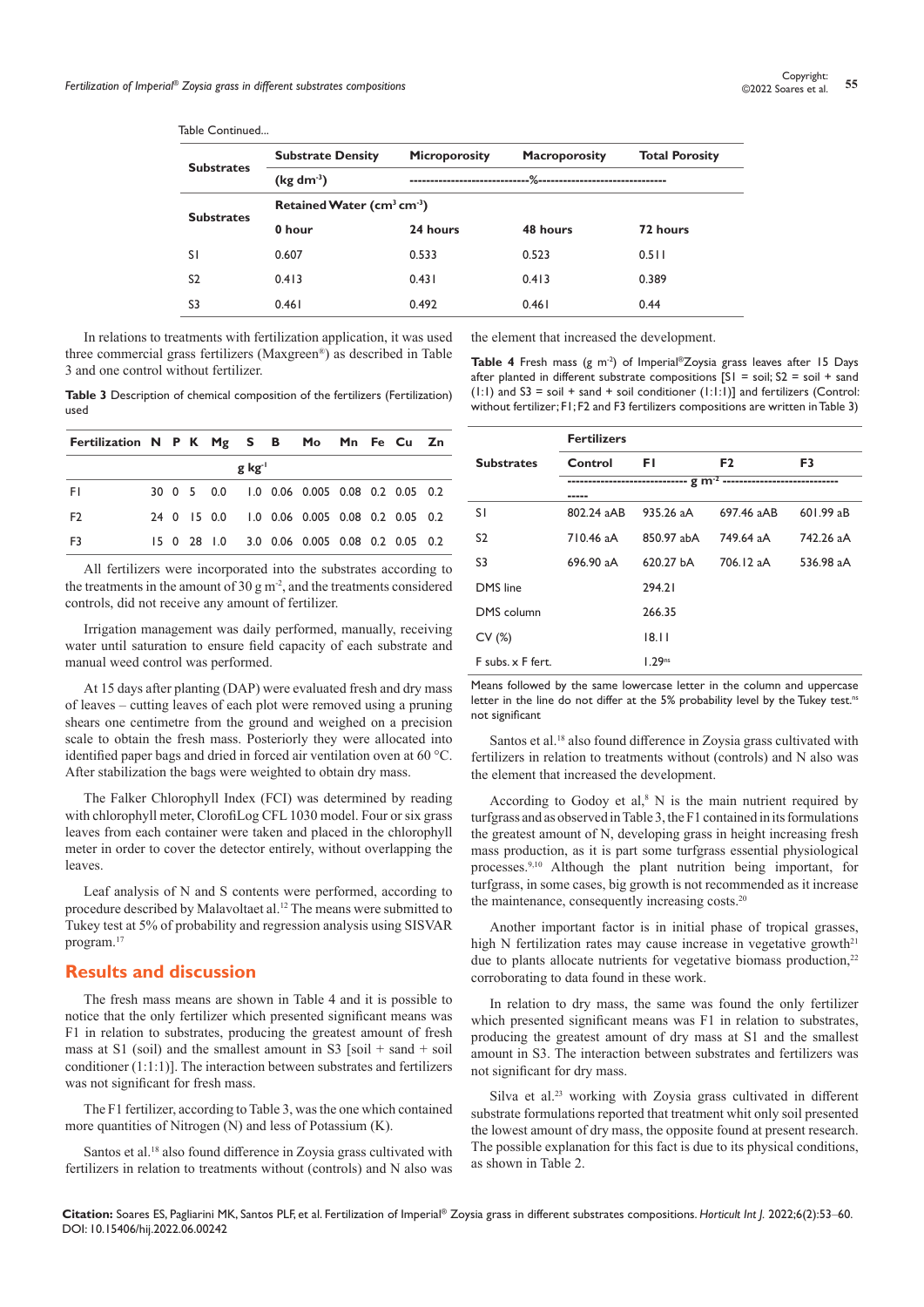# *Fertilization of Imperial® Zoysia grass in different substrates compositions* **<sup>56</sup>** Copyright:

Even formed only by soil, this substrate have shown bigger retained water over time in relation to the other substrate, meaning that water was available to grass for more time (Table 2). Furthermore, the compaction of substrate may influence the reduction of fresh and dry mass. According to Barceloset al.<sup>4</sup> substrate density influenced the accumulation of Zoysia grass mass, verifying that the most compacted substrate decreased values for both fresh and dry mas, corroborating to data presented in this research. At Table 2 it is possible to note that S1 presented the lowest values for substrate density and, in this case, also presented the highest means of fresh and dry mass.

It is important to remember that the exaggerated growth of the lawn is not interesting, as the costs for turfgrass maintaining may increase. Thus, if there is a lot of fertilizer added, there may be too much grass growth. With a great amount of dry matter on the lawn, after mowing, there is the formation of a layer that will prevent the entry of sunlight, which may stiolate the plant and even death.

Falker Chlorophyll Index (FCI) of Imperial®Zoysia grass leaves are shown in Table 6. Substrates themselves presented interesting results analysing the control treatment. We noticed that S1 and S2  $[S2 = soil + sand(1:1)]$  have not differed statistically from each other (30.27 and 32.60, respectively), however, S2 and S3 have differed (32.60 and 27.23, respectively).

Analysing each treatment of fertilization and control into substrate treatments, it is possible to note that in S1 the control (without fertilizer) have not differed statistically from F1 and F2 and this three treatments have differed statistically from F3, being the last one, the lowest result found. In S2 the best result found was control presented the best results for FCI in relation to all treatments with fertilizers. In S3 all treatments presented no difference statistically from each other.

Means followed by the same lowercase letter in the column and uppercase letter in the line do not differ at the 5% probability level by the Tukey test. \* significant at 5% of probability.

The measurement of chlorophyll content indirectly by devices is an up-and-coming way in scientific research. The traditional form is made in a laboratory performed by extraction using different organic solvents, such as acetone, ether, dimethyl sulfoxide or methanol<sup>24</sup> and after determining the pattern based on the absorbance of light by the pigments.25 However, there is great variation in the results depending on solvent used,<sup>26</sup> in addition to being very laborious.

Table 5 Dry mass (g m<sup>-2</sup>) of Imperial®Zoysia grass leaves after 15 Days after planted in different substrate compositions  $[SI = soil; S2 = soil + sand$ (1:1) and  $S3 = \text{soil} + \text{sand} + \text{soil}$  conditioner (1:1:1)] and fertilizers (Control: without fertilizer; F1; F2 and F3 fertilizers compositions are written in Table 3)

| <b>Substrates</b> | <b>Fertilizers</b> |            |                |                |  |  |
|-------------------|--------------------|------------|----------------|----------------|--|--|
|                   | Control            | FI.        | F <sub>2</sub> | F <sub>3</sub> |  |  |
|                   |                    |            |                |                |  |  |
|                   |                    |            |                |                |  |  |
| SI.               | 300.83 aAB         | 331.19aA   | 235.71 aAB     | 202.47 aB      |  |  |
| S <sub>2</sub>    | 277.77 aA          | 319.08 abA | 278.42 aA      | $213.25$ aA    |  |  |
| S3                | 261.09 aA          | 228.45 bA  | 264.42 aA      | 201.90 aA      |  |  |
| DMS line          |                    | 107.8      |                |                |  |  |
| DMS column        |                    | 97.6       |                |                |  |  |
| CV(%)             |                    | 18.43      |                |                |  |  |
| F subs. x F fert. |                    | $1.2$ lns  |                |                |  |  |

Means followed by the same lowercase letter in the column and uppercase letter in the line do not differ at the 5% probability level by the Tukey test.<sup>nt</sup> not significant

**Table 6** Falker Chlorophyll Index (FCI) of Imperial®Zoysia grass leaves after 15 Days after planted in different substrate compositions  $[SI = soil; S2 = soil]$ + sand (1:1) and  $S3 = \text{soil} + \text{sand} + \text{soil}$  conditioner (1:1:1)] and fertilizers (Control: without fertilizer; F1; F2 and F3 fertilizers compositions are written in Table 3)

| <b>Substrates</b> | <b>Fertilizers</b> |            |                |            |  |  |
|-------------------|--------------------|------------|----------------|------------|--|--|
|                   | Control            | FI.        | F <sub>2</sub> | F3         |  |  |
|                   |                    |            |                |            |  |  |
| S I               | 30.27 abA          | $30.43$ aA | 27.37 aA       | 20.53 bB   |  |  |
| S <sub>2</sub>    | 32.60 aA           | 19.80 cC   | 25.27 aBC      | 30.27 aAB  |  |  |
| S <sub>3</sub>    | 27.23 bA           | 25.43 bA   | 27.87 aA       | $26.47$ aA |  |  |
| DMS line          |                    | 5.51       |                |            |  |  |
| DMS column        |                    | 4.99       |                |            |  |  |
| CV(%)             |                    | 9.07       |                |            |  |  |
| F subs. x F fert. |                    | $10.26*$   |                |            |  |  |

Means followed by the same lowercase letter in the column and uppercase letter in the line do not differ at the 5% probability level by the Tukey test.<sup>ns</sup> not significant

Thus, the improvement of the measurement of chlorophyll content indexes by devices is essential. The ClorofiLOGFalker, used in the present research, uses three light frequency bands that allow an accurate analysis of the chlorophyll content with the obtaining of instantaneous measurements, visualized immediately by the device display. The optical measurement analyses the absorption of light by the leaf, indicating the presence of chlorophyll, and a lower sensor receives the radiation transmitted through the leaf structure. From this information, the device provides values called Chlorophyll Falker Index (ICF), which are proportional to the absorbance of chlorophylls.27

Chlorophyll molecules are formed by a central magnesium atom, in addition to other components.<sup>28</sup> This means that the plant needs to absorb this element in order to produce chlorophyll and continue with its metabolic processes. However, some factors may negatively influence the absorption of magnesium by the plant, such as the amount of potassium available in the substrate, in these case, greater the amount of K, less the absorption of Mg by the plant.<sup>29</sup>

In substrate S1, as seen previously, control and fertilizers F1 and F2, have not differed statistically from each other, but all of them have differed from fertilizer F3, which means that grass cultivated with only soil (S1) with no fertilization (control) or fertilized with F1 and F2 presented the highest amount of chlorophyll (FCI) (Table 6). Considering the amount of K in each treatment, already presented at substrate (Table 1) and added after fertilization (Table 3), grass fertilized with F3, which contains more K decreased the amount of chlorophyll.

At chemical analysis (Table 1), the substrate S2 was the substrate which presented the lowest value of K in its composition and grass cultivated with no fertilizer presented more chlorophyll. In these case, all treatments with fertilizers or not, except F2, presented FCI bigger than S1, even with more addition of K, which means that the K added after may have leached.

For present research, K amount was determined to chlorophyll content because in substrate S3, even presenting more quantity of Mg (Tabe 1), the FCI was the lowest in relation to S1 and S2 (Table 6). These substrate was formed by soil, sand and soil conditioner and the increment of K in its chemical analysis may have interfered in grass Mg absorption.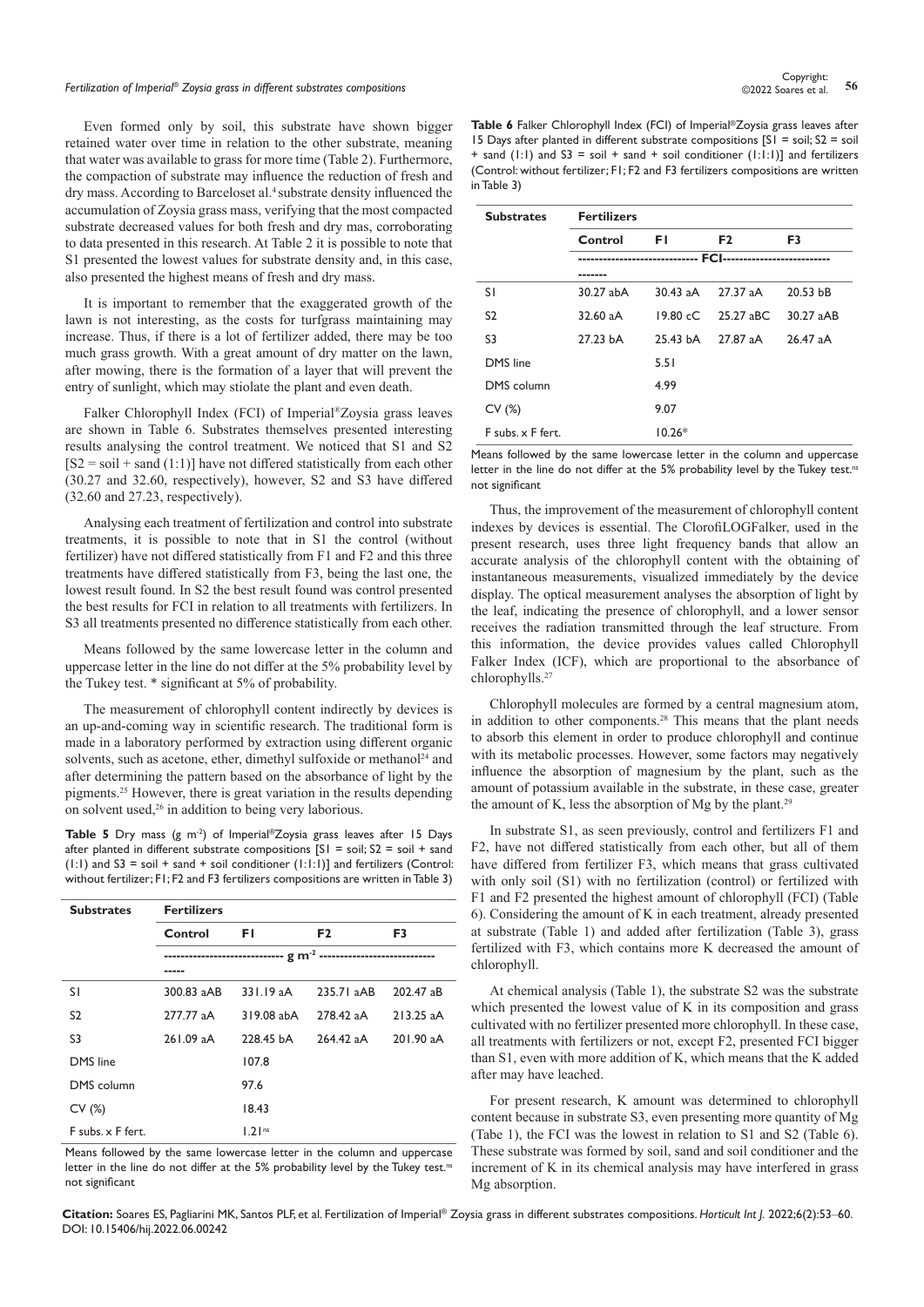It is important to mentions that for turfgrass, the intense green colour in extremely important to aesthetic for garden, sport fields. The chlorophyll presents in the leaves has the green pigment, so the more chlorophyll the leaf has, the greener the lawn will be.

Regarding lawns fertilization, we may not generalize stating that the application of K will always negatively interfere with the amount of leaves chlorophyll. In this situation, using different substrates, which have different chemical characteristics, fertilization with K was harmful. Therefore, researches have great importance for the knowledge of the best management to be used in each situation.

For N content, Table 7 shows the interaction between substrates and fertilizers/control have not differed statistically. In grass cultivated without fertilizers, more leaf N was found in substrate S1 (11.90 g of  $N$  kg<sup>-1</sup> of dry mass) and S3 (12.37 g of N kg<sup>-1</sup> of dry mass), which have not differed statistically from each other, but both have differed from S2 (11.27 g of N kg $^{-1}$  of dry mass).

Table 7 Nitrogen (N) content (g kg<sup>-1</sup> of dry mass) in Imperial®Zoysia grass leaves after 15 Days after planted in different substrate compositions [S1 = soil;  $S2 = \text{soil} + \text{sand}$  (1:1) and  $S3 = \text{soil} + \text{sand} + \text{soil}$  conditioner (1:1:1)] and fertilizers (Control: without fertilizer; F1; F2 and F3 fertilizers compositions are written in Table 3)

| <b>Substrates</b> | <b>Fertilizers</b> |                                                                            |                      |                    |
|-------------------|--------------------|----------------------------------------------------------------------------|----------------------|--------------------|
|                   | Control            | FI.                                                                        | F <sub>2</sub>       | F3                 |
|                   |                    | ------------------------------ g kg <sup>-1</sup> of dry mass ------------ |                      |                    |
| SΙ                | $11.90$ abBC       | $12.60$ aAB                                                                | $13.30$ aA           | $11.15 \text{ aC}$ |
| S <sub>2</sub>    | 11.27 bA           | 11.62 <sub>bA</sub>                                                        | 11.74 bA             | $10.94$ aA         |
| S <sub>3</sub>    | 12.37aA            | $12.55$ aA                                                                 | 11.27 <sub>b</sub> A | 11.81 aA           |
| DMS line          |                    | 0.99                                                                       |                      |                    |
| DMS column        |                    | 0.89                                                                       |                      |                    |
| CV(%)             |                    | 3.66                                                                       |                      |                    |
| F subs. x F fert. |                    | 2.48 <sup>ns</sup>                                                         |                      |                    |

Means followed by the same lowercase letter in the column and uppercase letter in the line do not differ at the 5% probability level by the Tukey test.<sup>ns</sup> not significant

The same was found in fertilizer F1, which presented 30% of N in its formulation. At the time of grass leaf analysis, the leaf N content in grass cultivated in substrate S1 (12.60 g of N kg<sup>-1</sup> of dry mass) and S3 (12.55 g of N kg<sup>-1</sup> of dry mass) was higher than S2 (11.62 g of N  $kg<sup>-1</sup>$  of dry mass).

For fertilizer F2, which presented 24% of N in its formulation, higher leaf N was found in grass cultivated in S1 (13.30 g of N kg<sup>-1</sup> of dry mass), differing statistically from S2 (11.74 g of N kg<sup>-1</sup> of dry mass) and S3 (11.81 g of N kg<sup>-1</sup> of dry mass).

The substrate texture and quantity of organic matter may explain the reduction of leaf N accumulation in substrate S2. This substrate was formed by soil and sand, according to Table 2, it presented the highest percentage of sand (96.1%) and lowest content of organic matter (8.25 g dm<sup>-3</sup> – Table 1), and both attribute may intensify the N leaching.<sup>30</sup>

Leaching is the loss of nutrients from the surface layers to the deeper layers of the soil. This means that nitrogen fertilization needs to be done carefully on more sandy substrates to avoid this type of loss.

While on more clayey substrates there is greater retention of applied N, on sandy substrates there is not. In both cases, if the same amount of N is applied, the availability for plant will be different. For this reason, it is recommended to fractionate N fertilization when the substrate is sandy, avoiding the loss of nutrient and contamination of groundwater.

The organic matter present in the substrates may also have interfered with the availability of N for plants, in this case, the substrates that presented the highest amounts of organic matter (S1 and S2 – Table 1) also exported the largest amount of leaf N.

The decomposition of organic matter influences nutrients availability of soil. This influence is related to complexation or adsorption of competing ions, which inhibits the action of soil functional groups making nutrients free in soil solution. The decomposition of organic material must also be considered an important source of nutrients in the soil, as its decomposition results in mineralization of nutrients from plant tissues.<sup>31</sup>

The export of P to leaves is shown in Table 8, which shows the amounts of the element per kilogram of dry matter found in each treatment. In substrate S1, the leaf P content found have not differed statistically among treatments without fertilizer (3.97 g of P kg<sup>-1</sup> of dry mass) and fertilizer F1 (3.70 3.97 g of P kg<sup>-1</sup> of dry mass) and F3 (3.73  $3.97$  g of P kg<sup>-1</sup> of dry mass), however, all of them have differed from F2 (3.16 3.97 g of P kg<sup>-1</sup> of dry mass).

**Table 8** Phosphorus (P) content (g kg<sup>-1</sup> of dry mass) in Imperial®Zoysia grass leaves after 15 Days after planted in different substrate compositions [S1 = soil;  $S2 = \text{soil} + \text{sand}$  (1:1) and  $S3 = \text{soil} + \text{sand} + \text{soil}$  conditioner (1:1:1)] and fertilizers (Control: without fertilizer; F1; F2 and F3 fertilizers compositions are written in Table 3)

| <b>Substrates</b> | <b>Fertilizers</b> |                                                                       |                    |                     |  |
|-------------------|--------------------|-----------------------------------------------------------------------|--------------------|---------------------|--|
|                   | Control            | FΙ                                                                    | F <sub>2</sub>     | F3                  |  |
|                   |                    | ------------------------------ g kg <sup>-1</sup> of dry mass ------- |                    |                     |  |
| SΙ                | 3.97aA             | 3.70 cA                                                               | 3.16cB             | 3.73 <sub>bA</sub>  |  |
| S2                | $3.94$ aC          | 5.01aA                                                                | $4.54$ aB          | 3.98 <sub>b</sub> C |  |
| S <sub>3</sub>    | $4.22a$ B          | 4.69 bA                                                               | 4.11 <sub>bB</sub> | $4.67$ aA           |  |
| DMS line          |                    | 0.31                                                                  |                    |                     |  |
| DMS column        |                    | 0.28                                                                  |                    |                     |  |
| CV(%)             |                    | 3.31                                                                  |                    |                     |  |
| F subs. x F fert. |                    | 24.65*                                                                |                    |                     |  |

Means followed by the same lowercase letter in the column and uppercase letter in the line do not differ at the 5% probability level by the Tukey test.<sup>ns</sup> not significant

In relation to grass cultivated in substrate S2, all treatments based on fertilizers or not, presented different behaviour, being the treatment with fertilizer F1 which export more P to leaves  $(5.01 3.97 g$  of P kg<sup>-1</sup> of dry mass). On the other hand, in substrate S3, F1 (4.69 3.97 g of P kg<sup>-1</sup> of dry mass) and F3 (4.67 3.97 g of P kg<sup>-1</sup> of dry mass) have not differed statistically between them, but both have differed among control (4.22 3.97 g of P kg<sup>-1</sup> of dry mass) and F2 (4.11 3.97 g of P kg<sup>-1</sup> of dry mass).

Means followed by the same lowercase letter in the column and uppercase letter in the line do not differ at the 5% probability level by the Tukey test. \* significant at 5% of probability.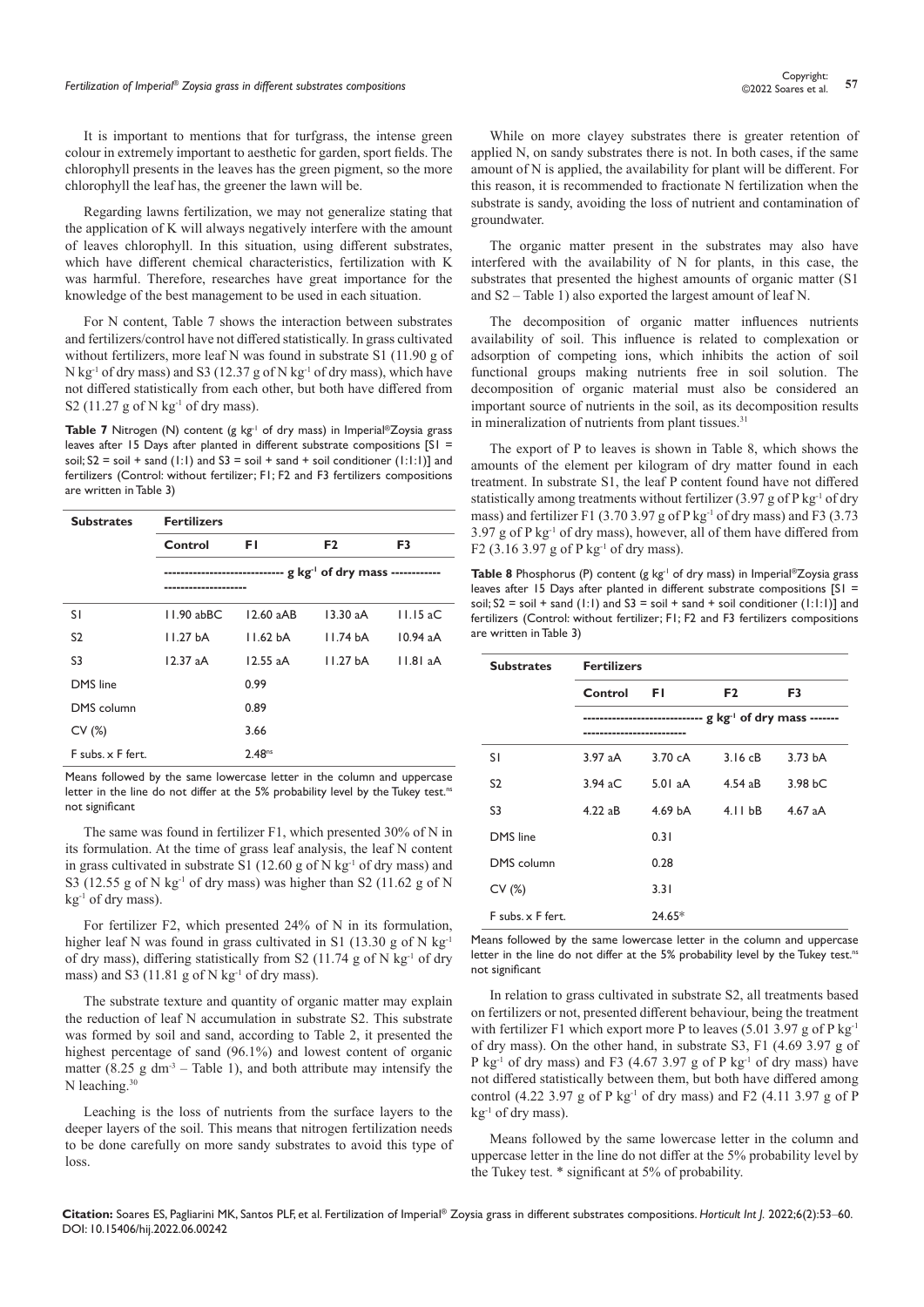# *Fertilization of Imperial® Zoysia grass in different substrates compositions* **<sup>58</sup>** Copyright:

Dias et al.<sup>32</sup> reports that the vast majority of tropical soils are highly weathered, with low levels of P. This low availability compromises plants establishment, mainly for Poacea family species. P is actively involved in many plant metabolic and enzymatic processes and, although the demand for this nutrient is low compared to N, its availability is very important, since it is a component of ATP molecule, which is necessary for all metabolic reactions within the cells. In this way, P accelerates and improves the metabolic development of the grass.

The leaf analysis, whether of micro or macronutrients, is of relevant importance to consider the plant nutritional situation and to verify if the fertilization that is being performed is responding. One situation is to do soil analysis and check the deficiencies of that place and another to know if plant is really able to absorb what is being applied. With the foliar analysis it is possible to understand if any factors outside the ideal conditions are interfering with the availability of nutrients.

In this case, several factors may have interfered with the absorption and exportation of P to the Imperial® Zoysia grass leaves. First of all, plant only may export what is available for absorption. Despite of not having P in fertilizers formulations, it is possible to note great difference at P content among substrates. In Table 1 substrate S3 showed the highest content of P  $(72.25 \text{ mg dm}^{-3})$ , followed by S2 (9.50 mg dm-3) and S1 (8.25 mg dm-3).

With more P, grass cultivated in substrate S3 have exported more P to leaves as seen in Table 8 for control and fertilizer F3, however, the same have not occurred to fertilizers F1 and F2. For these treatments, substrate S2 have provides more leaf P.

Fertilizers F1 and F2, according to Table 3, presented greater amount of N in their composition (30% and 24%, respectively) and, as reported by Barneix,<sup>33</sup> there are close relationships between the ability of root to assimilate N and plant mineral nutrition, associated with carbohydrates synthesis in leaves and the supply of assimilated to root. More precisely in relation to P, nitrogen has been shown to stimulate phosphate absorption by vegetables, depending on the intensity of this increase in the concentration and chemical form of the applied nitrogen.

To emphasise these idea, as seen previously, substrate S2 presented 96, 1 % of sand in its composition, which have not retain properly the N ions keeping them available for plant or for leaching. In this case, as there was a greater availability of N due to the constitution of the substrate S2 being predominantly formed of sand, the absorption of P by the plant was greater, even with reduced amount of P compared to the substrate S3.

The leaf S is reported in Table 9 and analysing each substrate into each fertilizer and control we may noticed that in all fertilizer treatment and without, S content in leaves of Imperial®Zoysia grass was higher in substrate S3.

In substrate S2, also in Table 9, the most important result found was grass leaves contained more S in fertilizer F2 (2.69 g of S kg-1 of dry mass) than in control (2.03 g of S kg<sup>-1</sup> of dry mass) and in substrate S3, control and fertilizer F1 (4.64 and 4.68 g of S kg<sup>-1</sup> of dry mass, respectively) have not differed between each other, but have differed in relation to fertilizers F2 and F3 (3.60 and 3.56 g of S  $kg<sup>-1</sup>$  of dry mass, respectively).

Means followed by the same lowercase letter in the column and uppercase letter in the line do not differ at the 5% probability level by the Tukey test. \* significant at 5% of probability.

Table 9 Sulphur (S) content (g kg<sup>-1</sup> of dry mass) in Imperial®Zoysia grass leaves after 15 Days after planted in different substrate compositions [S1 = soil;  $S2 = \text{soil} + \text{sand}$  (1:1) and  $S3 = \text{soil} + \text{sand} + \text{soil}$  conditioner (1:1:1)] and fertilizers (Control: without fertilizer; F1; F2 and F3 fertilizers compositions are written in Table 3)

| <b>Substrates</b> | <b>Fertilizers</b> |                                                                       |                    |                    |  |  |
|-------------------|--------------------|-----------------------------------------------------------------------|--------------------|--------------------|--|--|
|                   | Control            | FI.                                                                   | F <sub>2</sub>     | F3                 |  |  |
|                   |                    | ----------------------------- g kg <sup>-1</sup> of dry mass -------- |                    |                    |  |  |
| SΙ                | 2.40 <sub>bA</sub> | 2.30 <sub>bA</sub>                                                    | 1.90 cA            | 2.03 <sub>bA</sub> |  |  |
| S <sub>2</sub>    | 2.03 <sub>bB</sub> | 2.30 bAB                                                              | 2.69 <sub>bA</sub> | 2.17 bAB           |  |  |
| S3                | $4.64$ aA          | $4.68$ aA                                                             | $3.60$ aB          | 3.56aB             |  |  |
| DMS line          |                    | 0.56                                                                  |                    |                    |  |  |
| DMS column        |                    | 0.5                                                                   |                    |                    |  |  |
| CV(%)             |                    | 8.64                                                                  |                    |                    |  |  |
| F subs. x F fert. |                    | $8.60*$                                                               |                    |                    |  |  |

The chemical analysis (Table 1) showed that substrate S3 had the highest amount of sulphate in its composition, being 47, 7 times bigger than in substrate S1 and 50 times bigger than substrate S2. The difference is related to the quantity of organic matter in the substrates, as seen in the same table. S3 contained 24.00 g dm-3 of organic matter in its constitutions, against  $8.25$  g dm<sup>-3</sup> in substrate S2 and  $9.25$  g dm<sup>-3</sup> (Table 1) in substrate S1.

The increment of sulphate in S3 is due to the soil conditioner, as the three substrates are formed by the same soil. The literature reports that S has low availability in most Brazilians soils, especially the most weathered, such as Oxisols and Ultisols, ranging from 0.1% in mineral soils to 1% in organic soils. As mentioned, the same Oxisolswas used, differing only sand and soil conditioner. Sand is an inert material, therefore, the soil conditioner increased the amount of sulphate.<sup>34</sup>

It is not possible to compare the results from substrates chemical analysis and leaf analysis for considering S in different types of element. In substrate analysis it was determined the S in sulphate form and at leaf in pure S. However, sulfate is readily available for plant absorption, the chemical analysis of substrate quantified exactly what plant could use, therefore, we may predict the comparison between them.

Interesting results should be considered, as in substrate S1 even the fertilizers having S in their composition, leaf S have not differed statistically from control, without fertilizer addition. The same was found in substrate S2 for fertilizer F3 comparing to control and even to substrate S3, the fertilization have not interfered in leaf S of Imperial®Zoysia grass.

A possible explanation for the fact is that S is extremely mobile in soil and may be lost by leaching.<sup>35</sup> Thus, there was a greater amount of nutrient than the plant's absorption capacity in relation to the S3 substrate.

S participate in the ferredoxins composition, enzyme complexes involved in photosynthesis and in the atmospheric nitrogen fixation and in chlorophyll formation, thus influencing the production of photoassimilates,<sup>36</sup> corroborating to found in this work, the highest leaf S found correspond to leaf N as seen in Table 7 (Substrate S3, control and fertilizer F1).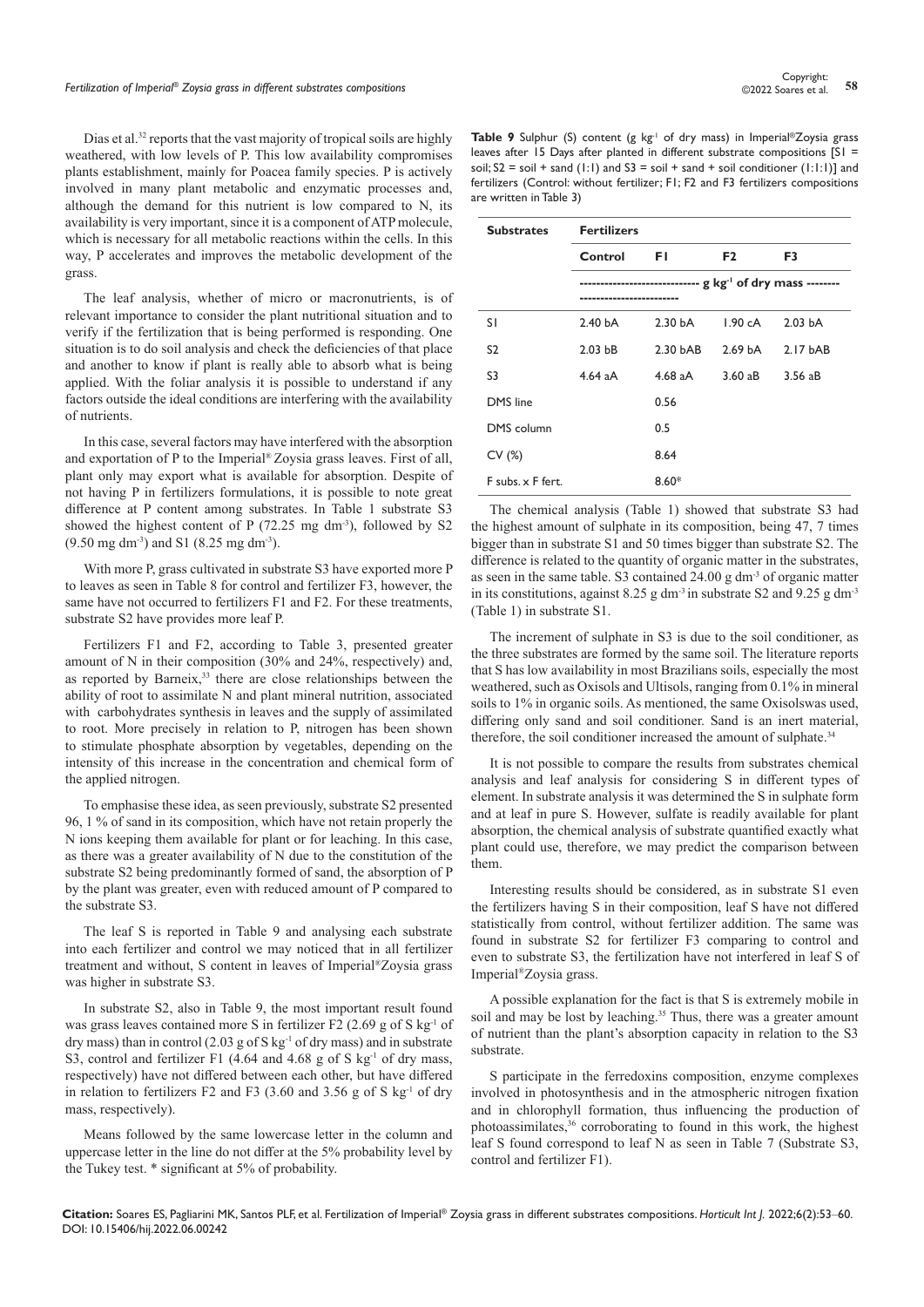## **Conclusion**

The lawn fertilization needs to take into account the substrate composition on grass will be / was installed, since the dynamics of nutrients will depend on several factors such as physical and chemical attributes for its immediate or long-term availability.

In sporting or ornamental lawns the accelerated development of grass is not ideal, as it will reduce the mowing intervals, burdening the system. On the other hand, aesthetically the lawn needs to be as green as possible, as it is a conversion used by everyone.

Thus, according to data obtained in this research, the best result obtained was the cultivation of Imperial®Zoysia grass in substrate formed by soil, sand and soil conditioner without the necessity of fertilization.

## **Acknowledgment**

The authors would like to thank Itograss<sup>®</sup> for donating the grass mats that were part of this study and Fort Jardim® for donating the soil conditioner and Maxgreen® fertilizers.

### **Conflicts of interest**

The authors declare no conflicts of interest.

#### **References**

- 1. [Itograss: Grama esmeralda imperial®. 2020.](https://itograss.com.br/grama-esmeralda-imperial/)
- 2. [Pagliarini MK, Paz DO, Trindade VDR, et al. Light levels influence on](https://www.brazilianjournals.com/index.php/BRJD/article/view/22688)  [development and leaves reflectance index of Imperial® Zoysia grass.](https://www.brazilianjournals.com/index.php/BRJD/article/view/22688)  *[Brazilian Journal of Development](https://www.brazilianjournals.com/index.php/BRJD/article/view/22688)*. 2021;7(1):1566–1577.
- 3. [Aldrighi M, Jardim CCS, Alves Junior J, et al. Necessidades](https://www.brazilianjournals.com/index.php/BRJD/article/view/13232/11123)  [hídricas das gramas batatais \(PaspalumnotatumFlüggé\) e esmeralda](https://www.brazilianjournals.com/index.php/BRJD/article/view/13232/11123)  [\(ZoysiajaponicaSteud\) estimadas por sensoriamento remoto.](https://www.brazilianjournals.com/index.php/BRJD/article/view/13232/11123) *Brazilian Journal of Development*[. 2020;6\(7\):47020–47032.](https://www.brazilianjournals.com/index.php/BRJD/article/view/13232/11123)
- 4. [Barcelos JPQ, Pagliarini MK, Santo, et al.](https://www.brazilianjournals.com/index.php/BRJD/article/view/23643) Zoysia grass growth affected [by physical attributes of substrates formulation.](https://www.brazilianjournals.com/index.php/BRJD/article/view/23643) *Brazilian Journal of Development*[. 2021;7\(1\):9007–9019.](https://www.brazilianjournals.com/index.php/BRJD/article/view/23643)
- 5. [Amaral JA, Pagliarini MK, Haga KI, et al. Luminosity levels and](https://ornamentalhorticulture.emnuvens.com.br/rbho/article/view/1454)  [substrates composition on Bermuda Grass development.](https://ornamentalhorticulture.emnuvens.com.br/rbho/article/view/1454) *Ornamental Horticulture*[. 2019;25\(2\):168–179.](https://ornamentalhorticulture.emnuvens.com.br/rbho/article/view/1454)
- 6. [Pagliarini MK, Castilho RMM, Alves MC. Caracterização físico-química](https://revistas.aba-agroecologia.org.br/index.php/rbagroecologia/article/view/9984)  [de misturas de componentes de substrato com resíduo de celulose](https://revistas.aba-agroecologia.org.br/index.php/rbagroecologia/article/view/9984)  para fins de produção de mudas. *[Revista Brasileira de Agroecologia](https://revistas.aba-agroecologia.org.br/index.php/rbagroecologia/article/view/9984)*.  $2012:7(2):160-169.$
- 7. [Lima CP, Backes C, Santos AJM, et al. Quantidade de nutrientes extraídos](https://seer.ufu.br/index.php/biosciencejournal/article/view/21967)  [pela grama bermuda em função de doses de nitrogênio.](https://seer.ufu.br/index.php/biosciencejournal/article/view/21967) *Bioscience Journal*[. 2015;31\(5\):1432–1440.](https://seer.ufu.br/index.php/biosciencejournal/article/view/21967)
- 8. [Godoy LJG, Villas Bôas RL, Backes C. Produção de tapetes de grama](https://www.uel.br/revistas/uel/index.php/semagrarias/article/view/7789/0)  [Santo Agostinho submetida a doses de nitrogênio.](https://www.uel.br/revistas/uel/index.php/semagrarias/article/view/7789/0) *Semina Ciências Agrárias*[. 2012;33\(5\):1703–1716.](https://www.uel.br/revistas/uel/index.php/semagrarias/article/view/7789/0)
- 9. [Jiménez RJM. Céspedesornamentales y desportivos. In: Sevilla editors.](https://www.agapea.com/libros/CESPEDES-ORNAMENTALES-Y-DEPORTIVOS-9788484742555-i.htm)  *[Junta de Andalucía](https://www.agapea.com/libros/CESPEDES-ORNAMENTALES-Y-DEPORTIVOS-9788484742555-i.htm)*. 2008.
- 10. Taiz L, Zeiger E, Müller IM, et al. *[Fisiologia e desenvolvimento vegetal](https://grupos.moodle.ufsc.br/pluginfile.php/474835/mod_resource/content/0/Fisiologia e desenvolvimento vegetal  Zair 6%C2%AAed.pdf)*. [6th ed. Porto Alegre: Artmed; 2017.](https://grupos.moodle.ufsc.br/pluginfile.php/474835/mod_resource/content/0/Fisiologia e desenvolvimento vegetal - Zair 6%C2%AAed.pdf)
- 11. Moreira RS. *Banana: teoria e prática de cultivo*. São Paulo: Fundação Cargill; 1999.
- 12. Malavolta E, Vitti GC, Oliveira SA. *[Avaliação do estado nutricional das](https://www.infraestruturameioambiente.sp.gov.br/institutodebotanica/1997/01/avaliacao-do-estado-nutricional-das-plantas-principios-e-aplicacoes/)  [plantas: princípios e aplicações](https://www.infraestruturameioambiente.sp.gov.br/institutodebotanica/1997/01/avaliacao-do-estado-nutricional-das-plantas-principios-e-aplicacoes/)*. Piracicaba: Potafos; 1997.
- 13. [Cantarella H. Nitrogênio. In: Novais RF, Alvarez VH, Barros NF, Fontes](https://brasilescola.uol.com.br/quimica/nitrogenio.htm)  [RLF, Cantarutti RB, Neves JCL, editors.](https://brasilescola.uol.com.br/quimica/nitrogenio.htm) *Fertilidade do solo*. [Viçosa](https://brasilescola.uol.com.br/quimica/nitrogenio.htm)  [\(BR\): Sociedade Brasileira de Ciência do Solo; 2007:375–470.](https://brasilescola.uol.com.br/quimica/nitrogenio.htm)
- 14. Raij BV. *[Fertilidade do solo e manejo de nutrientes](https://www.editoraufv.com.br/produto/fertilidade-do-solo-e-manejo-de-nutrientes/1112565)*. Piracicaba: [International Plant Nutrition Institute; 2011.](https://www.editoraufv.com.br/produto/fertilidade-do-solo-e-manejo-de-nutrientes/1112565)
- 15. Universidade Estadual Paulista–UNESP: Dados climáticos de Ilha Solteira. Ilha Solteira: Departamento de Fitossanidade, Engenharia Rural e Solos / Área de Hidráulica e Irrigação. 2020.
- 16. Santos HG Dos, Jacomine PKT. *[Sistema brasileiro de classificação de](https://www.embrapa.br/busca-de-publicacoes/-/publicacao/1094003/sistema-brasileiro-de-classificacao-de-solos)  solos*[. Rio de Janeiro: EMBRAPA; 2013.](https://www.embrapa.br/busca-de-publicacoes/-/publicacao/1094003/sistema-brasileiro-de-classificacao-de-solos)
- 17. [Ferreira DF. Sisvar: a computeranalysis system to fixed effects split](https://biometria.ufla.br/index.php/BBJ/article/view/450)  plottype designs. *[Revista Brasileira de Biometria](https://biometria.ufla.br/index.php/BBJ/article/view/450)*. 2019;37(4):529–535.
- 18. [Santos PLF, Silva PST, Matos AMS, et al. Aesthetic and sensory quality](https://repositorio.unesp.br/handle/11449/205610)  [of Emerald grass \(Zoysia japonica\) as a function of substrate cultivation](https://repositorio.unesp.br/handle/11449/205610)  [and mineral fertilization.](https://repositorio.unesp.br/handle/11449/205610) *Ornamental Horticulture*. 2020;26(3):381–389.
- 19. [Gazola RPD, Buzetti S, Gazola RN, et al.](https://web.s.ebscohost.com/abstract?direct=true&profile=ehost&scope=site&authtype=crawler&jrnl=18071929&AN=139460737&h=Jo%2bVMet9jLHpc0OY3mCVa0228wlmmuUOBQ4zxbDG80u5lbwcLi6MKuOygrzwatgQo8X8Cu1wtQmN0lt4jlWB8Q%3d%3d&crl=f&resultNs=AdminWebAuth&resultLocal=E) Nitrogen fertilization and [glyphosate doses as growth regulators in Esmeralda grass.](https://web.s.ebscohost.com/abstract?direct=true&profile=ehost&scope=site&authtype=crawler&jrnl=18071929&AN=139460737&h=Jo%2bVMet9jLHpc0OY3mCVa0228wlmmuUOBQ4zxbDG80u5lbwcLi6MKuOygrzwatgQo8X8Cu1wtQmN0lt4jlWB8Q%3d%3d&crl=f&resultNs=AdminWebAuth&resultLocal=E) *Revista [Brasileira de Engenharia Agrícola e Ambiental](https://web.s.ebscohost.com/abstract?direct=true&profile=ehost&scope=site&authtype=crawler&jrnl=18071929&AN=139460737&h=Jo%2bVMet9jLHpc0OY3mCVa0228wlmmuUOBQ4zxbDG80u5lbwcLi6MKuOygrzwatgQo8X8Cu1wtQmN0lt4jlWB8Q%3d%3d&crl=f&resultNs=AdminWebAuth&resultLocal=E)*. 2019;23(12):930–936.
- 20. [Santos PLF, Castilho RM. Resposta da grama esmeralda em função de](https://www.cabdirect.org/cabdirect/abstract/20203486844)  [diferentes fertilizantes e substratos.](https://www.cabdirect.org/cabdirect/abstract/20203486844) *Cultura Agronômica*. 2018;27(3):354– [365.](https://www.cabdirect.org/cabdirect/abstract/20203486844)
- 21. [Peres RM, Souza FHD de, Coutinho Filho JLV, et al. Manejo de campos](http://www.iz.sp.gov.br/bia/index.php/bia/article/view/1084)  [de produção de sementes de Brachiariahumidicola "comum": I - Efeito](http://www.iz.sp.gov.br/bia/index.php/bia/article/view/1084)  de doses de nitrogênio. *[Boletim de Indústria Animal](http://www.iz.sp.gov.br/bia/index.php/bia/article/view/1084)*. 2010;6(7):27–34.
- 22. [Cecato U, Galbeiro S, Soares Filho CV, et al. Adubação e manejo da](https://www.dracena.unesp.br/Home/Eventos/SAMPA/adubacao-e-manejo-de-pastagens-buscando-a-intenificacao-1.pdf)  [pastagem em sistemas intensivos de produção. In: Heinrichs R, Soares](https://www.dracena.unesp.br/Home/Eventos/SAMPA/adubacao-e-manejo-de-pastagens-buscando-a-intenificacao-1.pdf)  Filho CV, editors. *[Adubação e manejo de pastagem](https://www.dracena.unesp.br/Home/Eventos/SAMPA/adubacao-e-manejo-de-pastagens-buscando-a-intenificacao-1.pdf)*. Birigui: Boreal; [2014;1–35.](https://www.dracena.unesp.br/Home/Eventos/SAMPA/adubacao-e-manejo-de-pastagens-buscando-a-intenificacao-1.pdf)
- 23. [Silva ONM, Santos PLF, Castilho RMM. Teor de clorofila, massa fresca e](https://www.agbbauru.org.br/publicacoes/Mobilizar2018/pdf/21-Mobilizar.pdf)  [seca em grama esmeralda cultivada em diferentes substratos. In: Magnoni](https://www.agbbauru.org.br/publicacoes/Mobilizar2018/pdf/21-Mobilizar.pdf)  [Júnior L, Silva Junior ECS, Tondato C, Colombo AS, Silva AP, Tonin GA,](https://www.agbbauru.org.br/publicacoes/Mobilizar2018/pdf/21-Mobilizar.pdf)  [Branco Junior GA, Magnoni MGM, Figueiredo WSF, editors.](https://www.agbbauru.org.br/publicacoes/Mobilizar2018/pdf/21-Mobilizar.pdf) *Mobilizar [o conhecimento para alimentar o Brasil](https://www.agbbauru.org.br/publicacoes/Mobilizar2018/pdf/21-Mobilizar.pdf)*. São Paulo: Centro Paula Souza; [2018:198–208.](https://www.agbbauru.org.br/publicacoes/Mobilizar2018/pdf/21-Mobilizar.pdf)
- 24. [Cruz ACF, Santos RP, Iarema L, et al. Métodos comparativos na extração](https://redib.org/Record/oai_articulo1140991-m%C3%A9todos-comparativos-na-extra%C3%A7%C3%A3o-de-pigmentos-foliares-de-tr%C3%AAs-h%C3%ADbridos-de-bixa-orellana-l)  [de pigmentos foliares de três híbridos de Bixaorellana L.](https://redib.org/Record/oai_articulo1140991-m%C3%A9todos-comparativos-na-extra%C3%A7%C3%A3o-de-pigmentos-foliares-de-tr%C3%AAs-h%C3%ADbridos-de-bixa-orellana-l) *Revista [Brasileira de Biociências](https://redib.org/Record/oai_articulo1140991-m%C3%A9todos-comparativos-na-extra%C3%A7%C3%A3o-de-pigmentos-foliares-de-tr%C3%AAs-h%C3%ADbridos-de-bixa-orellana-l)*. 2007;5:777–779.
- 25. [Ferreira RO, Nascimento MN, Souza LS, et al. Comparison of different](http://www.ccsenet.org/journal/index.php/jas/article/download/75176/42690)  [methods for assessing chlorophyll content in citrus.](http://www.ccsenet.org/journal/index.php/jas/article/download/75176/42690) *Journal of Agricultural Science*[. 2018;10\(9\):217–224.](http://www.ccsenet.org/journal/index.php/jas/article/download/75176/42690)
- 26. [Ritchie RJ. Universal chlorophyll equations for estimating chlorophylls a,](https://ps.ueb.cas.cz/artkey/phs-200801-0019_universal-chlorophyll-equations-for-estimating-chlorophylls-a-b-c-and-d-and-total-chlorophylls-in-natural-as.php)  [b, c, and d and total chlorophylls in natural assemblages of photosynthetic](https://ps.ueb.cas.cz/artkey/phs-200801-0019_universal-chlorophyll-equations-for-estimating-chlorophylls-a-b-c-and-d-and-total-chlorophylls-in-natural-as.php)  [organisms using acetone, methanol, or ethanol solvents.](https://ps.ueb.cas.cz/artkey/phs-200801-0019_universal-chlorophyll-equations-for-estimating-chlorophylls-a-b-c-and-d-and-total-chlorophylls-in-natural-as.php) *Photosynthetica.* [2008;46\(1\):115–112.](https://ps.ueb.cas.cz/artkey/phs-200801-0019_universal-chlorophyll-equations-for-estimating-chlorophylls-a-b-c-and-d-and-total-chlorophylls-in-natural-as.php)
- 27. Falker Automação Agrícola LTDA. *[Manual do medidor eletrônico de teor](https://www.falker.com.br/produto-clorofilog-medidor-clorofila.php)  clorofila*[. Porto Alegre: Falker Automação Agrícola; 2009.](https://www.falker.com.br/produto-clorofilog-medidor-clorofila.php)
- 28. [Streit NM, Canterle LP, Canto MW, et al. As Clorofilas.](https://www.scielo.br/j/cr/a/dWwJymDzZRFwHhchRTpvbqK/abstract/?lang=en) *Ciência Rural*. [2005;35\(3\):748–755.](https://www.scielo.br/j/cr/a/dWwJymDzZRFwHhchRTpvbqK/abstract/?lang=en)
- 29. [Silva SMS, Posse RP, Valani F, et al. Efeito do potássio e magnésio no](https://www.journalijdr.com/efeito-do-pot%C3%A1ssio-e-magn%C3%A9sio-no-desenvolvimento-e-produtividade-de-cris%C3%A2ntemo-conduzido-no-noroeste)  [desenvolvimento e produtividade de crisântemo conduzido no noroeste do](https://www.journalijdr.com/efeito-do-pot%C3%A1ssio-e-magn%C3%A9sio-no-desenvolvimento-e-produtividade-de-cris%C3%A2ntemo-conduzido-no-noroeste)  estado do Espírito Santo. *[International Journal of Development Research](https://www.journalijdr.com/efeito-do-pot%C3%A1ssio-e-magn%C3%A9sio-no-desenvolvimento-e-produtividade-de-cris%C3%A2ntemo-conduzido-no-noroeste)*. [2019;9\(12\):32478–32483.](https://www.journalijdr.com/efeito-do-pot%C3%A1ssio-e-magn%C3%A9sio-no-desenvolvimento-e-produtividade-de-cris%C3%A2ntemo-conduzido-no-noroeste)
- 30. [Gouveia RGL. Manejo eficiênte do Nitrogênio. 1 ed. Clube dos Editores:](https://clubedeautores.com.br/livro/manejo-eficiente-do-nitrogenio)  [Joinville; 2020.](https://clubedeautores.com.br/livro/manejo-eficiente-do-nitrogenio)
- 31. [Pavinato PS, Rosolem CA. Disponibilidade de nutrientes no solo](https://www.redalyc.org/articulo.oa?id=180214229001)  [decomposição e liberação de compostos orgânicos de resíduos vegetais.](https://www.redalyc.org/articulo.oa?id=180214229001)  *[Revista Brasileira de Ciências do Solo](https://www.redalyc.org/articulo.oa?id=180214229001)*. 2008;32(3):911–920.
- 32. [Dias FJ, Jobim CC, Cecato U, et al. Chemical composition of Mombaça](https://pesquisa.bvsalud.org/portal/resource/pt/vti-762827)  [grass \(Panicum maximum Jacq. cv. Mombaça\) fertilized with different](https://pesquisa.bvsalud.org/portal/resource/pt/vti-762827)  phosphorus on grazing*[. Acta Scientiarum-Animal Sciences](https://pesquisa.bvsalud.org/portal/resource/pt/vti-762827)*. 2007;29(1):9– [16.](https://pesquisa.bvsalud.org/portal/resource/pt/vti-762827)
- 33. Barneix AJ. Cinética de absoreión de fosfato por plantas de trigo pretratadasconamonio o nitrato. *Oyton*. 1981;41:45–51.